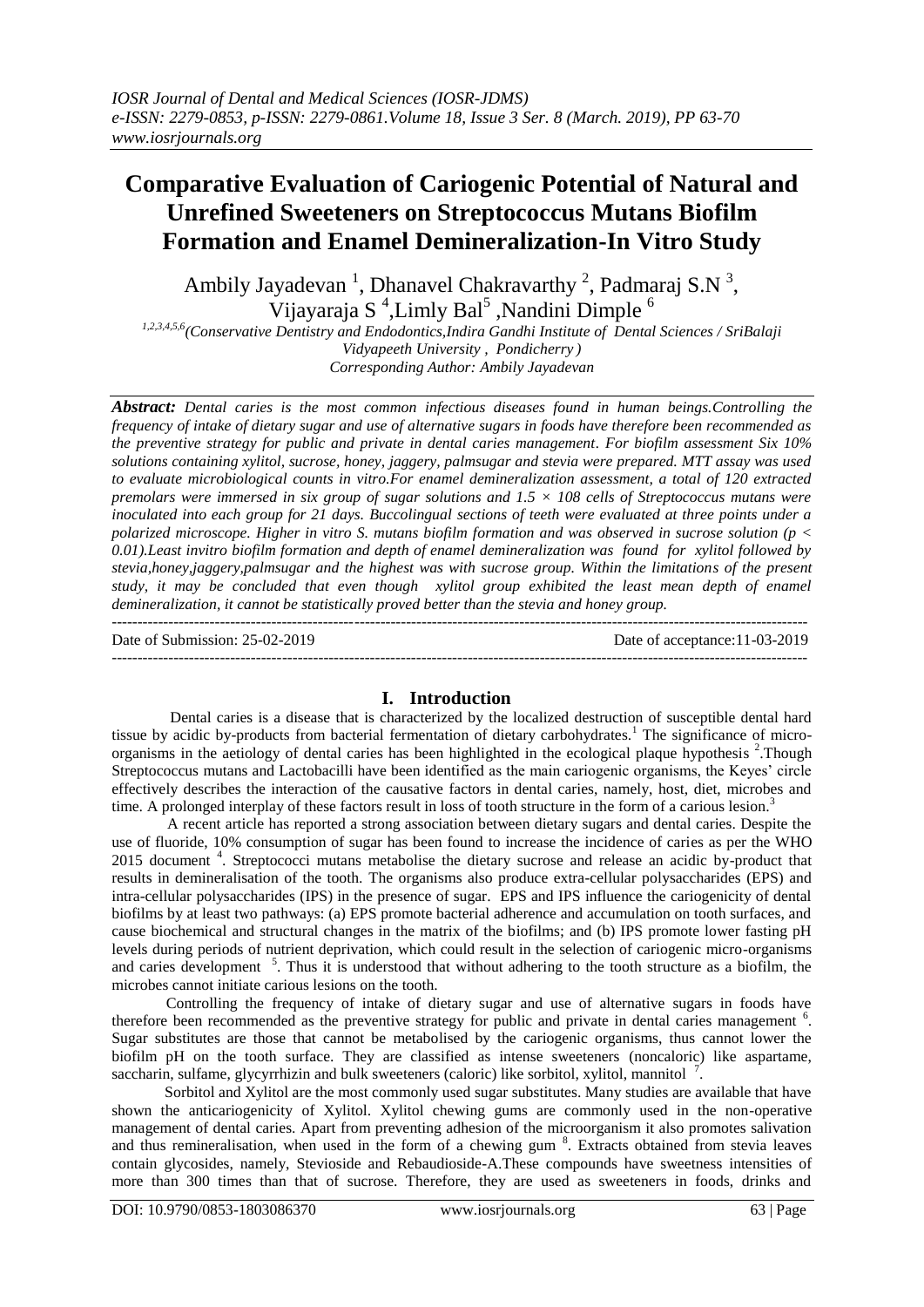confectioneries. Studies have found them not to be cariogenic<sup>9</sup>. Honey has been investigated more for use in diabetic patients and obesity. But very few studies have found its effectiveness in caries formation <sup>10</sup>.

 The production of the acidic by-product during metabolism of the sugar by the microorganism, cause demineralisation of the tooth at the biofilm interface. The depth of demineralisation depends on the ability of the sugars to be metabolised. Honey's cariogenic capacity has been evaluated in a recent study, where it was found to cause lesser demineralisation when compared to glucose <sup>11</sup>. Palm sugar has also been evaluated in a similar way and has shown lesser demineralisation than sucrose <sup>12</sup>.

 The aim of the study is to evaluate the effect of naturally available sweeteners and unrefined sugars on *S. mutans* biofilm formation using MTT assay and enamel demineralisation using polarised light microscopy*.*

The null hypothesis was there will not be any difference in the cariogenicity of natural sweeteners/ unrefined sugars and sucrose

# **II. Materials and Methods**

This study was conducted at the Department of Centre for interdisciplinary and research facility (CIDRF)in Mahatma Gandhi Medical College and Research Institute , Oral Pathology and Microbiology in Indira Gandhi Institute of Dental Sciences (Pondicherry) and Sri Ramachandra Institute of Dental Sciences (Chennai).

**Study design**:observational study

**Study location:** Centre for interdisciplinary and research facility (CIDRF)in Mahatma Gandhi Medical College and Research Institute , Oral Pathology and Microbiology in Indira Gandhi Institute of Dental Sciences (Pondicherry) and Sri Ramachandra Institute of Dental Sciences (Chennai)

**Study duration**: June 2016 to October 2018

## **Sample size for demineralization experiment**:120 teeth

**Sample size calculation:** Used G  $*$  power analysis Used the mean and SD of the depth of demineralization in micrometre for the honey group and sucrose group from the previous study (11) to calculate the sample size for a particular group. As there are 6 groups, the sample size is estimated as  $20 \times 6 = 120$ .

# **Inclusion criteria**:

Caries free human premolars

# **Exclusion criteria :**

1) No development defects seen on the tooth surface 2) No cracks or white spots 3) No Caries

# **Procedure methodology**

# **1. Biofilm formation assessment:**

### **Bacteria and Culture Conditions***:*

Standard Streptococcus mutans (ATCC 25175) was procured from sigma Aldrich labs (Chennai).

The pure strain of microorganism was cultured in brain-heart infusion broth for 12 h at 37  $\degree$  C in a 5% supplemented CO<sub>2</sub> environment.Cells were harvested by centrifugation (800 g, 19 °C, 5 min), washed twice with sterile PBS and re-suspended in the same buffer.The optical density of the cell suspension was adjusted to 0.3 optical density units at 550 nm using a spectrophotometer. The adjusted optical density corresponds to a microbial concentration of  $3.65 \times 10^8$  cells/ml.

# **MTT Assay Reagents**

MTT stock solution was prepared by dissolving 5 mg/ml 3-(4,5)-dimethylthiazol-2-yl-2,5diphenyltetrazolium bromide in sterile PBS; PMS stock solution was prepared by dissolving 0.3 mg/ml of Nmethylphenazonium methyl sulfate in sterile PBS. The solutions were stored at 2°C in lightproof vials until the day of the experiment, when a fresh measurement solution was prepared by mixing 1 ml of MTT stock solution, 1 ml of PMS stock solution, and 8 ml of sterile PBS. A lysing solution was prepared by dissolving 10% v/v sodium dodecyl sulfate and 50% v/v dimethylformamide in distilled water and stored at 2 °C until the day of the experiment, when it was warmed at 37°C for 2 h before use.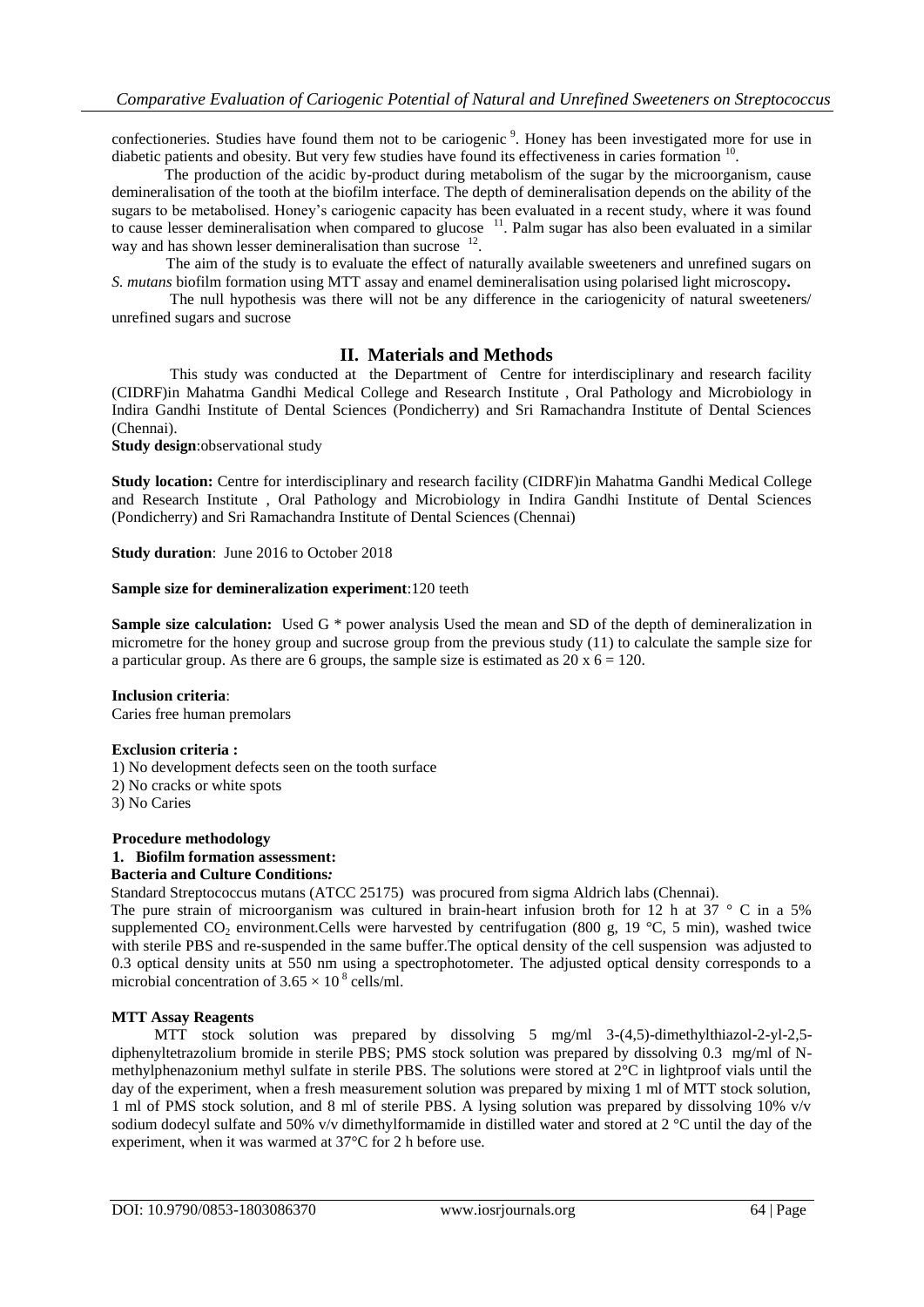# **Biofilm Development and MTT Assay MTT Assay**

 In a 96 multi well plate, 160µl of sterile BHI broth and 20 µl of bacterial suspension were placed. 20µl of sweetener solutions (10% solution of honey, jaggery,palm sugar, stevia, sucrose and xylitol) were added respectively to 16 wells of 96 well plate. The plate was incubated for 48 h at  $37^{\circ}$ C in a 5% supplemented  $CO<sub>2</sub>$ environment. Then the culture was removed from the wells and gently washed with PBS solution 3 times to remove the non-adherent bacteria.100 µl of MTT assay reagents was then be added to the plates and was incubated at 37°C under lightproof conditions for 3 hours. During incubation, microbial redox systems will convert the yellow salt into insoluble purple formazan. After 3 hrs, the reagent were then be carefully removed and the formazan crystals were dissolved by adding the 100µl of lysing solution to each well. The plates was then be stored for 1 h under lightproof conditions at room temperature. Then 80 µl of the solution was transferred to the wells of a new 96-well plate. Optical density of the solution was measured using a spectrophotometer.

#### **2 . For enamel demineralization assessment Selection of teeth and preparation of specimen**

 120 caries-free human premolars were selected and stored in 10% formalin solution to disinfect them and prevent the growth of bacteria, or else it would remain viable within the root canals of the teeth. No developmental defects, cracks, caries, or white spots were found on the buccal enamel surface of the teeth. All the remaining soft tissues were removed using a razor blade; the teeth were cleaned using non-fluoridated pumice and polished with prophylactic rubber cups. All surfaces of the teeth were covered with nail polish except the buccal surface.The root portion of the teeth was resected and the root end was blocked with wax.

 BHI solution prepared and sterilised in an autoclave. S mutans bacterial suspension was made as mentioned previously.Each tooth was placed in a test tube with 3 ml of BHI broth and incubated in a 37-degree C incubator and assessed after 24 hours for any contamination by evaluating the cloudiness of those samples. Then the tubes were randomly divided into 6 groups  $(n=20)$ .

Each group was put into new flasks containing 100 ml of six different solutions

# **Preparation of sample sweeteners**

Group  $1 - 10$  g of xylitol  $+10$  ml distilled water $+90$  ml sterilized BHI broth

Group 2 -10 g of sucrose +10 ml distilled water+90 ml sterilized BHI broth

Group 3 -10 g of honey + 90 ml sterilized BHI broth

Group  $4 - 10$  g of jaggery+10 ml distilled water+90 ml sterilized BHI broth

Group 5 -10 g of palm sugar+10 ml distilled water+90 ml sterilized BHI broth

Group 6 -10 g of stevia +10 ml distilled water+90 ml sterilized BHI broth

About  $1.5 \times 10^8$  cells of Streptococcus mutans ATCC 2517 (equivalent to 0.5 McFarland units) was added to each flask. Every day 2ml of the old solution was removed and fresh 2 ml solution was added. The removed solution was checked for no contamination by growing in agar medium. After 21 days, the teeth were taken and The samples were mounted in self-cure acrylic resin and sectioned buccolingually using a hard tissue microtome to obtain sections of approximately 300 mm in thickness. A final polishing was done to get a thickness of 100 mm using high-capacity grinding microtome for histological examination .The sections were immersed in water (with refractive index of 1.33) for evaluation under Polarised light microscopy.The demineralization depth was measured at 3 different depths of each section and the average of the three representative measurements was taken and considered as the lesion depth in micro meter.

# **Statistical analysis**

To compare six varieties with respect to absorbance the appropriate statistical tool is One Way ANOVA. Upon observation of significance of p-value (i.e., p-value <0.05), a multiple comparison test, by name Tukey's test is performed for knowing which pair of groups differ significantly.

# **III. Results**

# **For biofilm assessment**

 Bacterial colonization was observed in all samples, but to a greater extent in the wells containing the 10% sucrose solution. One-way ANOVA showed significant differences among the 6 means ( $p < 0.01$ ).

With the Tukey's test, it is noticed that mean absorbance level do not differ between Xylitol and Stevia, Sucrose and Palm Sugar, Honey and Jaggery but these pairs of groups differ between them (this is shown by defining superscripts for mean absorbance value (that is same superscript do not differ and different superscripts differ significantly)(**Table 1).**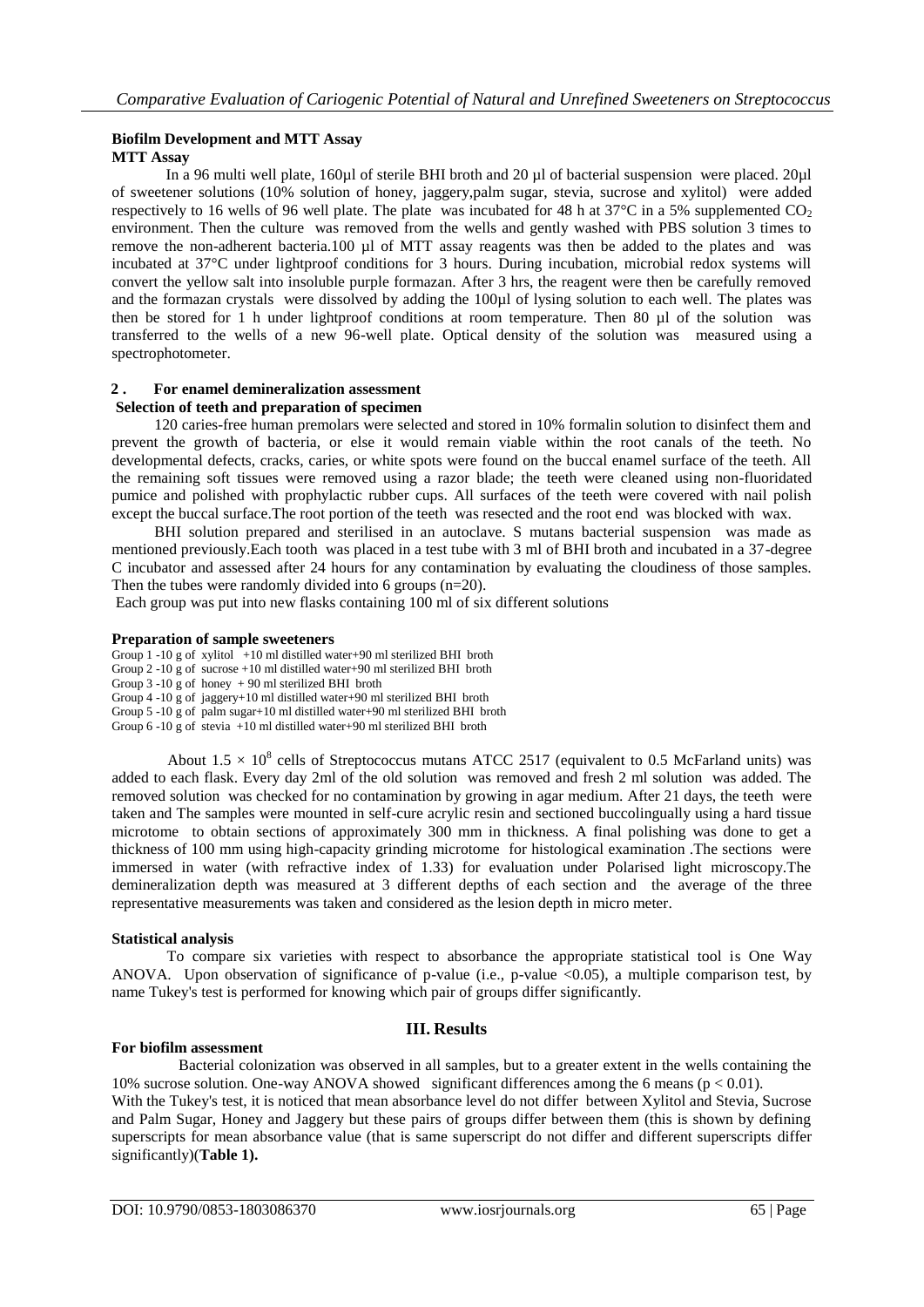|            | Table Thrigan and SD Values of Optical Density for Divilini Assessment |                      |                       |                  |
|------------|------------------------------------------------------------------------|----------------------|-----------------------|------------------|
| Group      |                                                                        | Mean                 | <b>Std. Deviation</b> | F-test (p-value) |
| Xvlitol    | 10                                                                     | $0.135^{\rm a}$      | 0.032                 |                  |
| Sucrose    | ΙO                                                                     | $0.372$ <sup>c</sup> | 0.016                 |                  |
| Honey      | 16                                                                     | 0.197 <sup>b</sup>   | 0.059                 | $32.346(0.000*)$ |
| Jaggery    | 16.                                                                    | $0.225^{\rm b}$      | 0.104                 |                  |
| Palm sugar | 10                                                                     | $0.248^{\circ}$      | 0.074                 |                  |
| Stevia     |                                                                        | $0.152^{\rm a}$      | 0.021                 |                  |

**Table 1:Mean and SD Values of Optical Density for Biofilm Assessment**





# **2 For Enamel Demineralization**

The mean depth of enamel demineralization for all groups were calculated at three points(**Table 2-4**).

|                                  |                 | <b>GROUP 1</b>  |         |                                  | <b>GROUP 2</b>  |                 |         |                |  |
|----------------------------------|-----------------|-----------------|---------|----------------------------------|-----------------|-----------------|---------|----------------|--|
|                                  | <b>XYLITOL</b>  |                 |         |                                  |                 | <b>SUCROSE</b>  |         |                |  |
| <b>DEPTH OF DEMINERALIZATION</b> |                 |                 |         | <b>DEPTH OF DEMINERALIZATION</b> |                 |                 |         |                |  |
| SL<br><b>NO</b>                  | 1 <sup>st</sup> | 2 <sub>nd</sub> | 3rd     | <b>AVERAGE</b>                   | 1 <sup>st</sup> | 2 <sub>nd</sub> | 3rd     | <b>AVERAGE</b> |  |
| ı                                | 161.471         | 165             | 139.846 |                                  | 240.917         | 234.691         | 243.666 | 239.758        |  |
| $\mathbf{2}$                     | 128.86          | 150.27          | 185.321 | 155.439                          | 207.889         | 311.517         | 231.019 | 250.159        |  |
| 3                                | 120.785         | 112.929         | 122.413 | 154.817                          | 204.793         | 349.986         | 203.027 | 252.602        |  |
| 4                                | 137.641         | 150.987         | 166.979 | 118.709                          | 288.141         | 272.868         | 266.308 | 275.772        |  |
| 5                                | 119.365         | 119.281         | 130     | 151.869                          | 247.168         | 312.36          | 333.216 | 297.581        |  |
| 6                                | 119.474         | 132.612         | 130.25  | 122.882                          | 297.551         | 276.016         | 396.011 | 322.193        |  |
| 7                                | 171.026         | 140.456         | 128.16  | 127.445                          | 343.274         | 375.396         | 283.623 | 334.098        |  |
| 8                                | 163.768         | 141.287         | 121.824 | 146.548                          | 303.638         | 278.871         | 223.958 | 268.822        |  |
| $\boldsymbol{9}$                 | 126.463         | 118.186         | 112.73  | 119.126                          | 188.809         | 269.416         | 369.11  | 275.778        |  |
| 10                               | 140.616         | 105             | 136.821 | 127.479                          | 204.793         | 349.986         | 203.027 | 252.602        |  |
| 11                               | 140.057         | 136.059         | 128     | 134.705                          | 239.44          | 252.815         | 236.238 | 242.831        |  |
| 12                               | 140             | 142.436         | 130.231 | 137.556                          | 257.295         | 262.84          | 251.665 | 257.266        |  |
| 13                               | 132.061         | 148.216         | 160.2   | 146.826                          | 240.687         | 297.658         | 274.749 | 271.031        |  |
| 14                               | 128.062         | 124.258         | 120.599 | 124.306                          | 220.907         | 252.539         | 244.229 | 239.225        |  |
| 15                               | 136.821         | 127.122         | 134.104 | 132.682                          | 286.356         | 308.415         | 302.417 | 299.063        |  |
| 16                               | 133.507         | 132.966         | 123.223 | 129.899                          | 290.93          | 294.944         | 272.617 | 286.164        |  |
| 17                               | 124.258         | 140.057         | 148     | 137.438                          | 224.036         | 308.649         | 265.481 | 266.055        |  |
| 18                               | 152.84          | 160.2           | 148.216 | 153.752                          | 297.859         | 293.394         | 280.941 | 290.731        |  |
| 19                               | 165.747         | 162.432         | 164     | 164.059                          | 253.513         | 258.157         | 252.606 | 254.759        |  |
|                                  |                 |                 |         |                                  |                 |                 |         |                |  |
| 20                               | 151.42          | 153.31          | 154.506 | 153.079                          | 324.197         | 342.041         | 298.931 | 321.723        |  |
|                                  |                 | Mean            |         | 139.045                          | <b>Mean</b>     |                 |         | 274.910        |  |
|                                  |                 | $+$ SD          |         | 13.67                            | SD              |                 |         | 28.46          |  |

Table 2:Depth of demineralization induced by xylitol and sucrose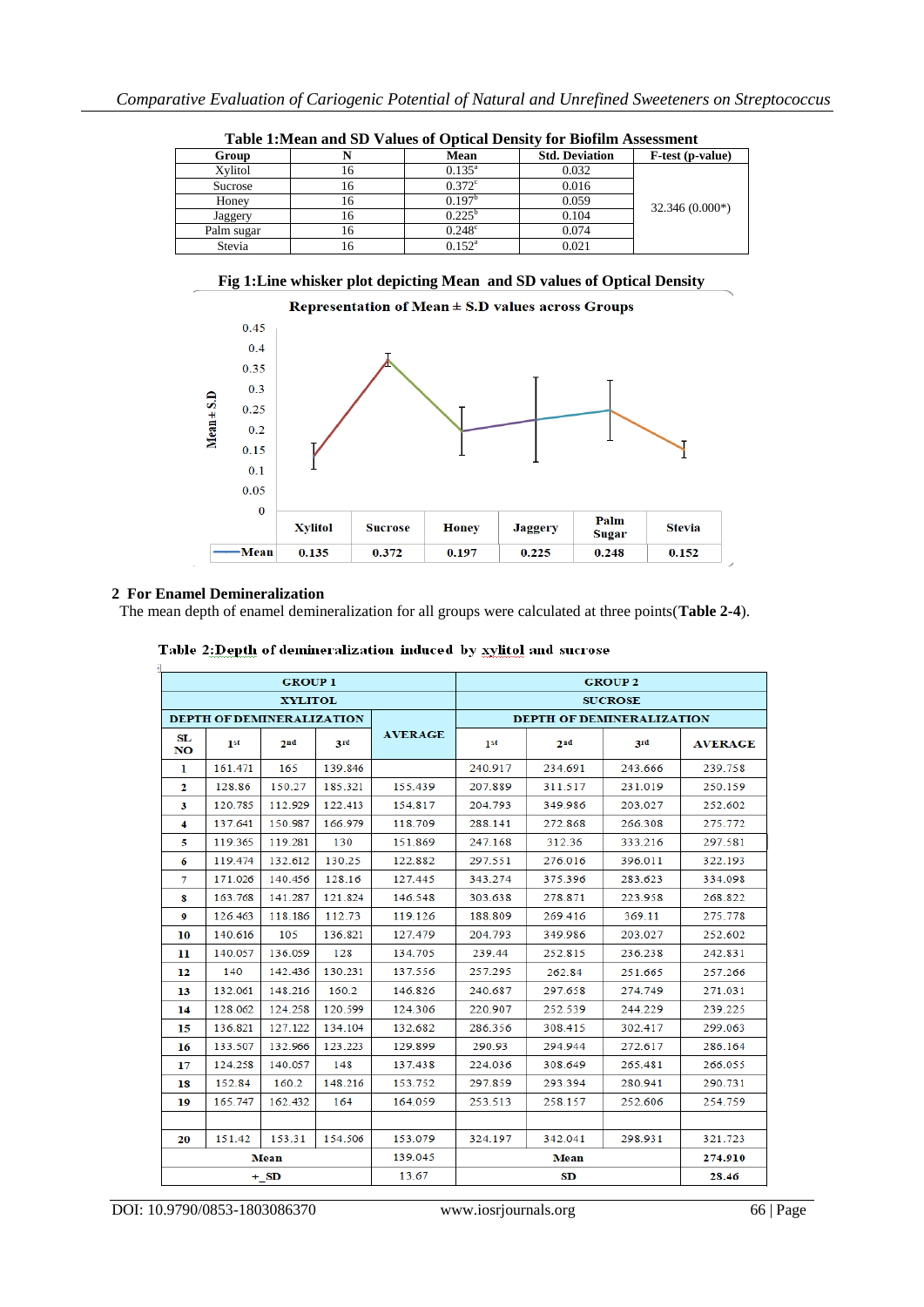| <b>GROUP3</b>                    |         |                 |            |                           | <b>GROUP 4</b> |                 |         |                |  |
|----------------------------------|---------|-----------------|------------|---------------------------|----------------|-----------------|---------|----------------|--|
| <b>HONEY</b>                     |         |                 |            |                           | <b>JAGGERY</b> |                 |         |                |  |
| <b>DEPTH OF DEMINERALIZATION</b> |         |                 |            | DEPTH OF DEMINERALIZATION |                |                 |         |                |  |
| <b>SL</b><br>N <sub>O</sub>      | 1st     | 2 <sub>nd</sub> | <b>ard</b> | <b>AVERAGE</b>            | 1st            | 2 <sub>nd</sub> | 3rd     | <b>AVERAGE</b> |  |
| 1                                | 135.93  | 154,434         | 216.375    | 168.913                   | 150.12         | 129.035         | 156.259 | 145.138        |  |
| $\mathbf{2}$                     | 154.871 | 157.035         | 171.945    | 161.284                   | 153            | 159.708         | 140.872 | 152.193        |  |
| 3                                | 147.122 | 132.034         | 141.51     | 140.222                   | 164.454        | 165.082         | 158.532 | 162.689        |  |
| 4                                | 159.706 | 150.03          | 145.121    | 151.619                   | 179.524        | 173.118         | 160.016 | 170.886        |  |
| 5                                | 137.641 | 136.854         | 126.143    | 133.546                   | 192.842        | 261.276         | 132.136 | 195.418        |  |
| 6                                | 180.1   | 162.111         | 200.26     | 180.824                   | 232.476        | 203.337         | 182.508 | 206.107        |  |
| 7                                | 159.454 | 177.025         | 144.031    | 160.17                    | 215.102        | 236.315         | 250.801 | 234.073        |  |
| 8                                | 169.095 | 226.753         | 179.825    | 191.891                   | 158.405        | 167.839         | 135.532 | 153.925        |  |
| 9                                | 231.078 | 201.201         | 168        | 200.093                   | 135.3          | 160,016         | 174.645 | 156.654        |  |
| 10                               | 223.233 | 142.271         | 169.201    | 178.235                   | 211.367        | 193.884         | 205.078 | 203.445        |  |
| 11                               | 146.697 | 145.602         | 141.873    | 144.724                   | 153.883        | 115.447         | 104.995 | 124.775        |  |
| 12                               | 120     | 116.069         | 136.528    | 124.199                   | 159.248        | 174.951         | 169.517 | 167.906        |  |
| 13                               | 130.231 | 106.733         | 124.193    | 120.386                   | 176,409        | 156.205         | 193.039 | 175.217        |  |
| 14                               | 139.714 | 134.104         | 109.252    | 127.69                    | 152.21         | 156,205         | 156.051 | 154.822        |  |
| 15                               | 136.059 | 152.21          | 144,056    | 144.108                   | 152.21         | 148             | 160     | 153.403        |  |
| 16                               | 140.513 | 141.697         | 133.507    | 138.572                   | 219.126        | 224.321         | 177.539 | 206.099        |  |
| 17                               | 152.053 | 152.315         | 157.785    | 154.051                   | 146.697        | 136.528         | 104.307 | 129.178        |  |
| 18                               | 159.437 | 165.447         | 134.948    | 153.277                   | 160.05         | 148.054         | 140     | 149.368        |  |
| 19                               | 160     | 148.054         | 150.625    | 152.893                   | 152            | 144             | 132     | 142.667        |  |
| 20                               | 140     | 148.054         | 160.798    | 149.617                   | 222.639        | 177.088         | 216.333 | 205.353        |  |
|                                  | Mean    |                 | 153.815    | Mean                      |                |                 | 169.465 |                |  |
|                                  | $+$ SD  |                 | 21.70      | $+$ SD                    |                |                 | 29.53   |                |  |

# Table 3: Depth of demineralization induced by honey and jaggery

| Table 4: Depth of demineralization induced by palm sugar and stevia |  |  |
|---------------------------------------------------------------------|--|--|
|---------------------------------------------------------------------|--|--|

|                           |                 | <b>GROUP 5</b> |         |                | <b>GROUP 6</b>            |                 |         |                |
|---------------------------|-----------------|----------------|---------|----------------|---------------------------|-----------------|---------|----------------|
| <b>PALMSUGAR</b>          |                 |                |         |                | <b>STEVIA</b>             |                 |         |                |
| DEPTH OF DEMINERALIZATION |                 |                |         |                | DEPTH OF DEMINERALIZATION |                 |         |                |
| SL<br>NO                  | 1 <sub>st</sub> | 2nd            | 3rd     | <b>AVERAGE</b> | 1 <sup>st</sup>           | 2 <sub>nd</sub> | 3rd     | <b>AVERAGE</b> |
| 1                         | 150.03          | 127.279        | 152.411 | 143.24         | 218.536                   | 224.84          | 178.216 | 207.297        |
| 2                         | 236.947         | 149.773        | 82.989  | 156.57         | 175.57                    | 157.664         | 192.234 | 175,156        |
| 3                         | 225.18          | 178.62         | 139.389 | 181.129        | 179.8                     | 135.565         | 167.705 | 161.023        |
| 4                         | 160.801         | 177.229        | 171.237 | 169.755        | 151.463                   | 148.098         | 158.319 | 152.627        |
| 5                         | 263.795         | 200.821        | 189.452 | 218.023        | 153.792                   | 153.235         | 158,773 | 155.267        |
| 6                         | 217.702         | 209.163        | 230.376 | 219.08         | 146,509                   | 135.665         | 103.619 | 128.598        |
| 7                         | 244 182         | 205 407        | 213 063 | 220 884        | 152.971                   | 145 523         | 131 214 | 143 236        |
| 8                         | 235.915         | 226.515        | 222.122 | 228.184        | 159.48                    | 149.94          | 139.589 | 149.67         |
| 9                         | 211.473         | 150.748        | 134.833 | 165.685        | 153.938                   | 113.208         | 108.706 | 125.284        |
| 10                        | 168.241         | 318.057        | 174.026 | 220.108        | 218.536                   | 224.84          | 178.216 | 207.297        |
| п                         | 220 036         | 144            | 168.428 | 177.488        | 132.034                   | 117.154         | 120     | 123.063        |
| 12                        | 240.3           | 200.36         | 188.68  | 209.78         | 123.329                   | 84.853          | 123.11  | 110.43         |
| 13                        | 172.418         | 229.713        | 180.4   | 194.177        | 160.016                   | 138.975         | 147.733 | 148.908        |
| 14                        | 187.489         | 176.59         | 191.207 | 185.095        | 165.109                   | 96.047          | 75.06   | 112.072        |
| 15                        | 152.053         | 152.21         | 168.19  | 157.484        | 150.987                   | 149.037         | 161.276 | 153.767        |
| 16                        | 132             | 148            | 200.04  | 160.013        | 151.433                   | 145.245         | 131.59  | 142.756        |
| 17                        | 130.231         | 134.164        | 117.712 | 127.369        | 123.037                   | 108.167         | 121.491 | 117.565        |
| 18                        | 140.057         | 164.195        | 142.042 | 148.765        | 147.031                   | 129.035         | 144.031 | 140.032        |
| 19                        | 160.05          | 176            | 144.056 | 160.035        | 105.043                   | 135.033         | 123     | 121.025        |
| 20                        | 150.572         | 134.104        | 141.873 | 142.183        | 150.987                   | 149.037         | 161.276 | 153.767        |
|                           |                 | Mean           |         | 179.25         |                           | Mean            |         | 146.44         |
| $+$ SD                    |                 |                | 31.09   |                | $+$ SD                    |                 | 27.16   |                |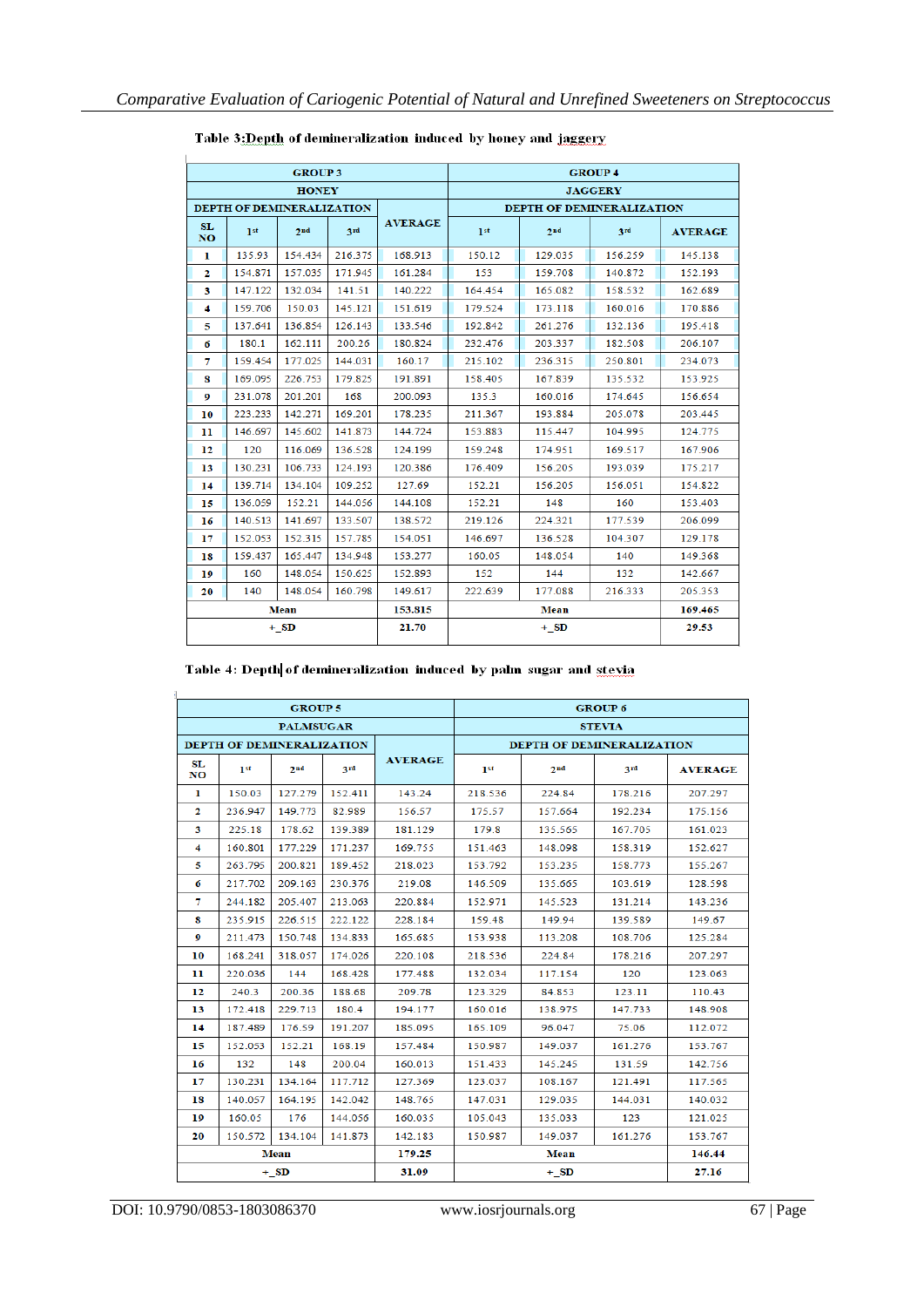The mean depth of demineralization for group 1 (xylitol) was 139.045,group 2(sucrose) was 274.910,Group 3(honey) was 153.815,Group 4 (jaggery) was169.465,Group 5 ( palmsugar) was 179.252 and group 6( stevia) was 146.442.

One-way ANOVA showed a statistically significant difference between all the groups  $(P < 0.001)$ 

Intergroup comparison with Tukey's test showed no significant difference between group 1(xylitol),group 3(honey) and group 6 (stevia) (P>0.05).However group 2 (sucrose) showed significant difference with all other groups & Group 1 (xylitol) with group  $4 \& 5$ . and group 6(stevia) with group 5(palmsugar) (P<0.001)

A graphical representation of the mean depth of demineralization for all the six experimental groups is shown in **(Fig 2)**.



In the present study, xylitol group exhibited the least depth of enamel demineralization, followed by stevia, honey, jaggery ,palm sugar and sucrose groups.There was no statistically difference between xylitol and stevia and honey groups but the former two were significantly better than Palmsugar and sucrose groups.

# **IV. Discussion**

Dental caries is the most prevalent chronic diseases worldwide, and a costly burden to health care services<sup>1</sup>. It is the result of interaction among three basic components a tooth substrate, acidogenic bacteria, and diet rich in fermentable carbohydrates for the bacteria to metabolize <sup>13</sup>. The ability of M.streptococci to tolerate changes in the environmental pH and to form biofilms on the tooth surface allows them to survive and persist in the oral ecosystem <sup>14</sup>. Bacterial action on fermentable dietary carbohydrates leads to the production of acids, diffusion into the teeth, demineralization, and ultimately the formation of dental caries <sup>11</sup>.

 Sucrose has been implicated as an important determinant of dental caries disease. It serves as a substrate for synthesis of intracellular and extracellular polysaccharides in dental plaque <sup>5</sup> and is easily fermentable when compared to other starches <sup>15</sup>. To avoid the role of sucrose on the virulence factors of S. mutans, the use of sugar substitutes are considered . Sugar substitutes are those that cannot be metabolized by cariogenic micro organisms thereby lead to lower or no production of acids, and are not substrates for glucan or fructan production and cannot lower biofilm pH thus reducing the pathogenic potential of dental plaque.Here, S. mutans treated with sweeteners containing, xylitol,stevia, honey, jaggery, palm sugar showed less biomass and demineralization than sucrose.

Herbal interventions in dental caries management has been largely investigated. Herbal plant used in this study is Stevia Rebaudiana. Stevia rebaudiana Bertoni, which is a shrub of the Asteraceae family originating from the northeast part of Paraguay, is the source of noncaloric sweetening compounds, i.e. steviol glycosides. Stevia is approved as a food supplement in several countries such as Brazil, Japan, the United States and recently the European Union<sup>9</sup>. It has also been widely used for its antibacterial effect and is widely used in pharmaceutical industry.Inspite of its sweeteness that is 300 times more than sugar,it is found to be not a cariogenic substance. As the extract of stevia has antibacterial and anti fungal effect,it also raised an interest to find its efficacy against cariogenic organisms.

Stevia is composed of reducing sugars $(4.5\%)$ , moisture $(10.73\%)$ , fibre  $(5.3\%)$ , proteins $(13.68\%)$ , fat (6.13%) and carbohydrates (63%). Stevia is found to be effective in reducing the cariogenic microbial count and enamel demineralization in the current study. This is in accordance with previous in vitro and in vivo studies  $\degree$ .

Honey is super– saturated, delicious, and naturally sweet nectar popular worldwide and is collected by bees from a wide variety of plants. It contains carbohydrates which includes monosaccharides fructose (38.2%) and glucose (31%); and disaccharides (~9%) sucrose, maltose, isomaltose, maltulose, turanose and kojibiose and some oligosaccharides (4.2%), including erlose, theanderose and panose.In addition to these it contains proteins, aminoacids, vitamins, minerals, enzymes and antioxidants <sup>16</sup>. Honey has antibacterial activity against cariogenic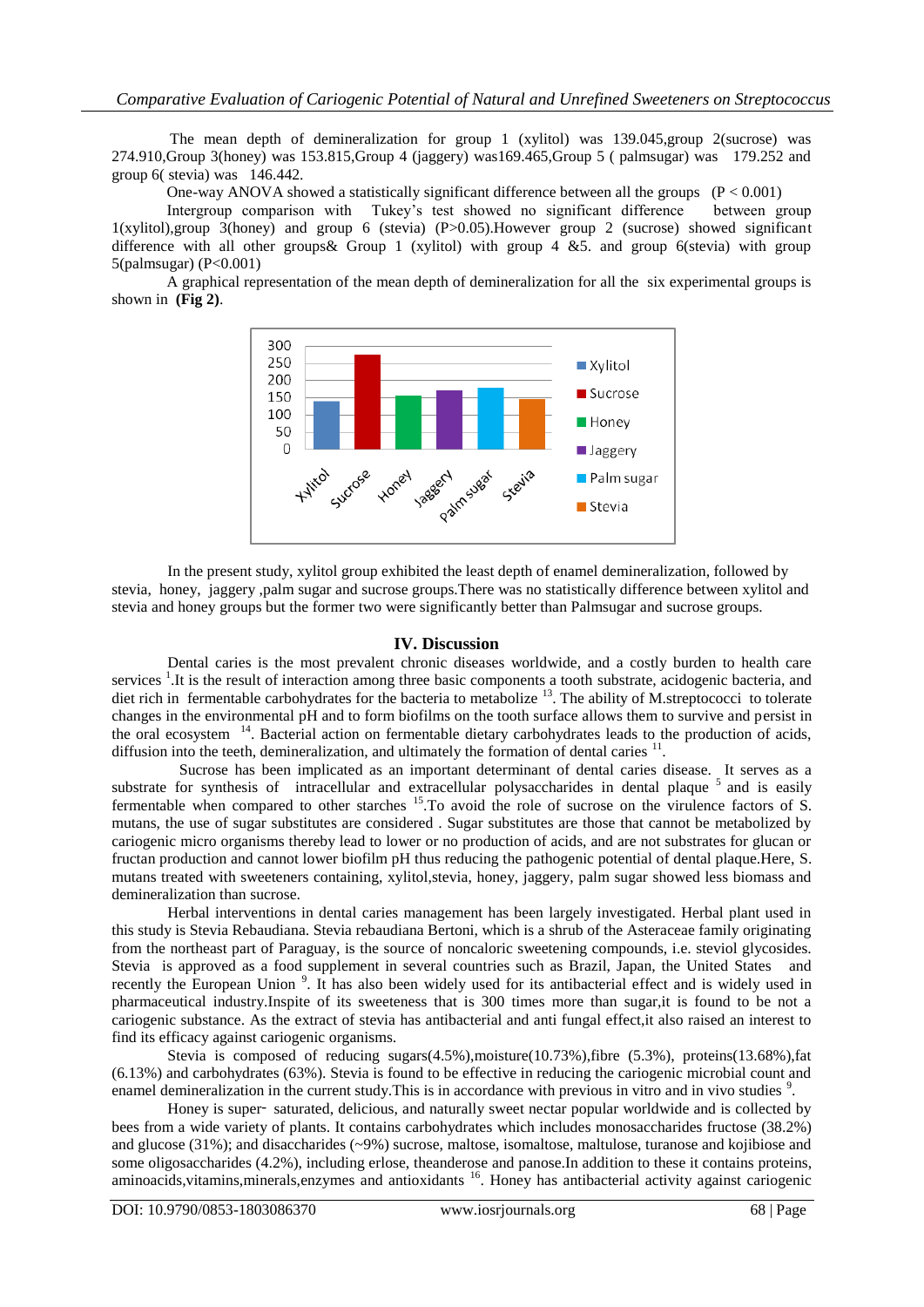bacteria such as S. mutans and Lactobacillus<sup>17</sup>. Factors that are effective in antimicrobial activity of honey include the osmotic effect, enzymatic glucose oxidation reaction, production of hydrogen peroxide, high osmotic pressure, a low pH, and the presence of phenolic acids, lysozyme, flavonoids, phytochemicals, antioxidants, beeswax, nectar, pollen, and propolis <sup>18</sup>.

Honey contains factors that may reduce the solubility of exposed enamel in an acid buffer solution, compared to pure sucrose. In addition to the solubility-reducing substances, honey contains factors that may also reduce bacterial effects on dental caries <sup>19</sup>. The results of this study indicated that honey has fewer caries activity than sucrose, palmsugar and jaggery. In the present study, the effect of honey on enamel demineralization confirms with (ahmadi&razdan)study  $^{11,12}$ .

Jaggery is a sugarcane based traditional Indian sweetener. It contains upto 50% sucrose,20% invert sugars, vitamins,  $(0.6\% - 1.0\%$  minerals; important among them are iron  $(11mg\%)$ , calcium  $(0.4\%)$ , magnesium and phosphorous (0.045%), protein (0.25%), and fat (0.05%). It also have higher medicinal and nutritional values and easily available to the rural people.It is better to consume jaggery as compared to sugar for iron content, minerals, and vitamins present in it along with sucrose. Healthy people can substitute sugar with jaggery<sup>20</sup>. The present study results showed that it is less cariogenic when compared to sucrose and palmsugar.

Palmsugar is a sweetener derived from Palmyra palm, a multipurpose tree with great utility is believed to be a native of tropical Africa, although it grows extensively in the different parts of India, Sri Lanka and Myanmar and Bangladesh<sup>21</sup>. The main components of palm sugar are sucrose(70-80%) with glucose (3-9%) and fructose(3-9%)<sup>22</sup>. It is rich source of calcium, phosphorus, proteins,fat.and water. It is known to have medicinal qualities and is widely used in Indian Medical Systems. In previous literature,a single invitro study conducted regarding its cariogenic potential and it states that though it is cariogenic, it has less demineralization potential than sucrose <sup>12</sup>. This is in accordance with the current study results which showed that palm sugar cause less biofilm formation and enamel demineralization depth than sucrose but more than jaggery, honey and statistically significant difference showed between stevia and xylitol .

Mechanisms to explain the lower demineralizing potential of the commercial and natural sugars tested here may be due to lack of metabolization by S. mutans. Substitutes for sugars, such as sugar alcohols, are fermented poorly or not at all by oral bacteria, and as a result, they have negligible cariogenic potential <sup>23</sup>. Streptococcus mutans do not have enzymes to utilize Xylitol as a source of energy for acid production or for synthesis of extracellular polysaccharides. Experimental studies in rats have demonstrated an extremely low caries rate in the presence of a Xylitol-containing diet  $^{24}$ . It is known that (a) xylitol in chewing gum and sweets influences the quantity of plaque and saliva, that (b) xylitol reduces enamel demineralization in vitro and that (c) xylitol forms complexes with calcium ions <sup>14</sup>. Here among the other sweeteners, the negative control xylitol showed least biomass and least demineralization .The previous experiments with xylitol confirms the results obtained in the current study.

In this current study, xylitol showed least biomass and demineralization followed by stevia, honey,jaggery,palmsugar and sucrose. Taken together, these results suggest that artificial and natural sweeteners have lower cariogenic and demineralizing potential than sucrose. The former seems to derive from the incapacity of S. mutans biofilms to metabolism the products with the same efficiency the bacterium ferments sucrose, despite the presence of other fermentable carbohydrates.

Results of the present study indicate that the artificial sugars such as xylitol and natural sweeteners like stevia, honey, jaggery and palmsugar are less cariogenic, and the use of artificial sugars should be carefully recommended.

# **V. Conclusion**

Within the limitations of the present study, it may be concluded that all the experimental sweeteners studied here was found to be less cariogenic and have less demineralising potential than sucrose .This is in acceptance with the research hypothesis of this study. Eventhough xylitol exhibited the least mean depth of enamel demineralization, it cannot be statistically proved better than the stevia and honey group.Thus the outcome of this study can be utilized for future dietary purposes.

#### **References**

- [1]. Longbottom CL, Huysmans MC, Pitts NB, Fontana M: Glossary of key terms. Monogr Oral Sci 2009;21:209–16
- [2]. Marsh PD. Microbial ecology of dental plaque and its significance in health and disease. Adv Dent Res 1994 Jul;8(2):263–71
- [3]. Keyes P. The infectious and transmissible nature of ex- perimental caries. Arch Oral Biol 1960;1:304-20
- [4]. Sheiham a., James WPT. Diet and Dental Caries: The Pivotal Role of Free Sugars Reemphasized. J Dent Res 2015;94(10):1341–7

- [6]. Moynihan P, Petersen PE: Diet, nutrition and the prevention of dental diseases. Public Health Nutr 2004;7(1A):201–26
- [7]. Gupta P, Gupta N, Pawar AP, Birajdar SS, Natt AS, Singh HP. Role of sugar and sugar substitutes in dental caries: a review 2013;1(2):421–519.

<sup>[5].</sup> Paes Leme AF, Koo H, Bellato CM, Bedi G, Cury JA; The role of sucrose in cariogenic dental biofilm formation--new insight. J Dent Res. 2006;85(10):878–87.